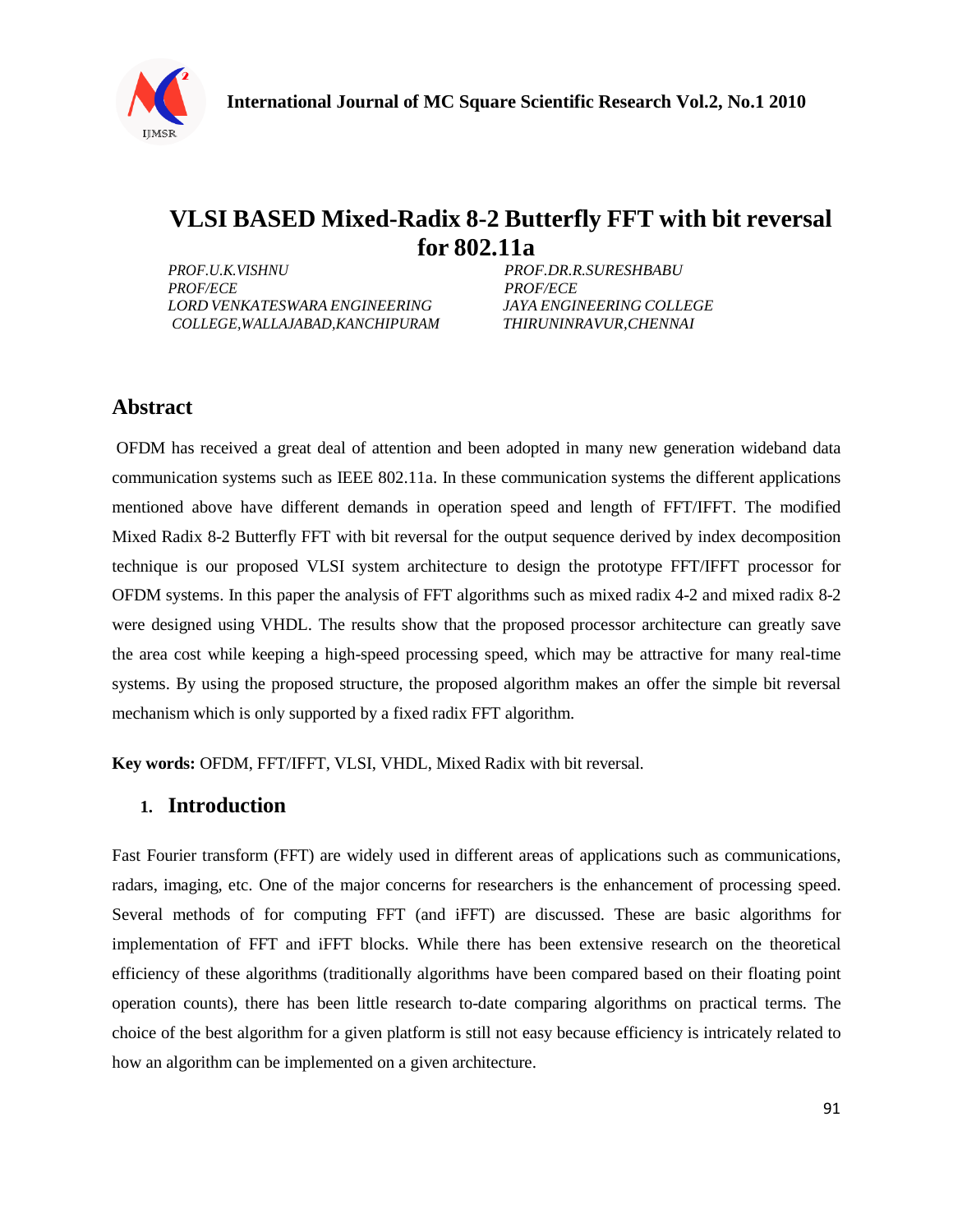

In this paper, a mixed radix 8-2 butterfly structure with simple bit reversing for output sequences derived by index decomposition technique is presented. The new method to obtain the mixed radix butterfly structure with simple bit reversing for output sequence is established. Therefore the proposed mixed radix 8-2 offers a engineering insight of general mixed radix.

#### **2. FAST FOURIER TRANSFORM**

The Discrete Fourier Transfer (DFT) plays an important role in many applications of digital signal processing including linear filtering, correlation analysis and spectrum analysis etc.

The DFT is defined as:

$$
X[k] = \sum_{n=0}^{N-1} x[n]W_N^{nk}
$$
  $k = 0, 1, ..., N-1$   
\n
$$
W_N^{nk} = e^{-j\frac{2\pi}{N}nk}
$$
 is the DFT coefficient. (1)

Evaluating the Equation (1) directly requires N complex multiplications and (N-1) complex additions for each value of the DFT. To compute all *N* values therefore requires a total of *N*^2 complex multiplications and *N*(N-1) complex additions. Since the amount of computation, and thus the computation time, is approximately proportional to *N*2, it will cost a long computation time for large values of N. For this reason, it is very important to reduce the number of multiplications and additions.

### **3 Mixed Radix 4-2**

A mixed radix algorithm is a combination of different radix-r algorithms. That is, different stages in the FFT computation have different radices. For instance, a 64-point long FFT can be computed in two stages using one stage with radix-8 PEs, followed by a stage of radix-2 PEs. This adds a bit of complexity to the algorithm compared to radix-r, but in return it gives more options in choosing the transform length. The Mixed-Radix FFT algorithm is based on sub-transform modules with highly optimized small length FFT which are combined to create large FFT. However, this algorithm does not offer the simple bit reversing for ordering the output sequences.

### **4 Mixed-Radix 4-2 FFT Algorithms with Bit Reversing**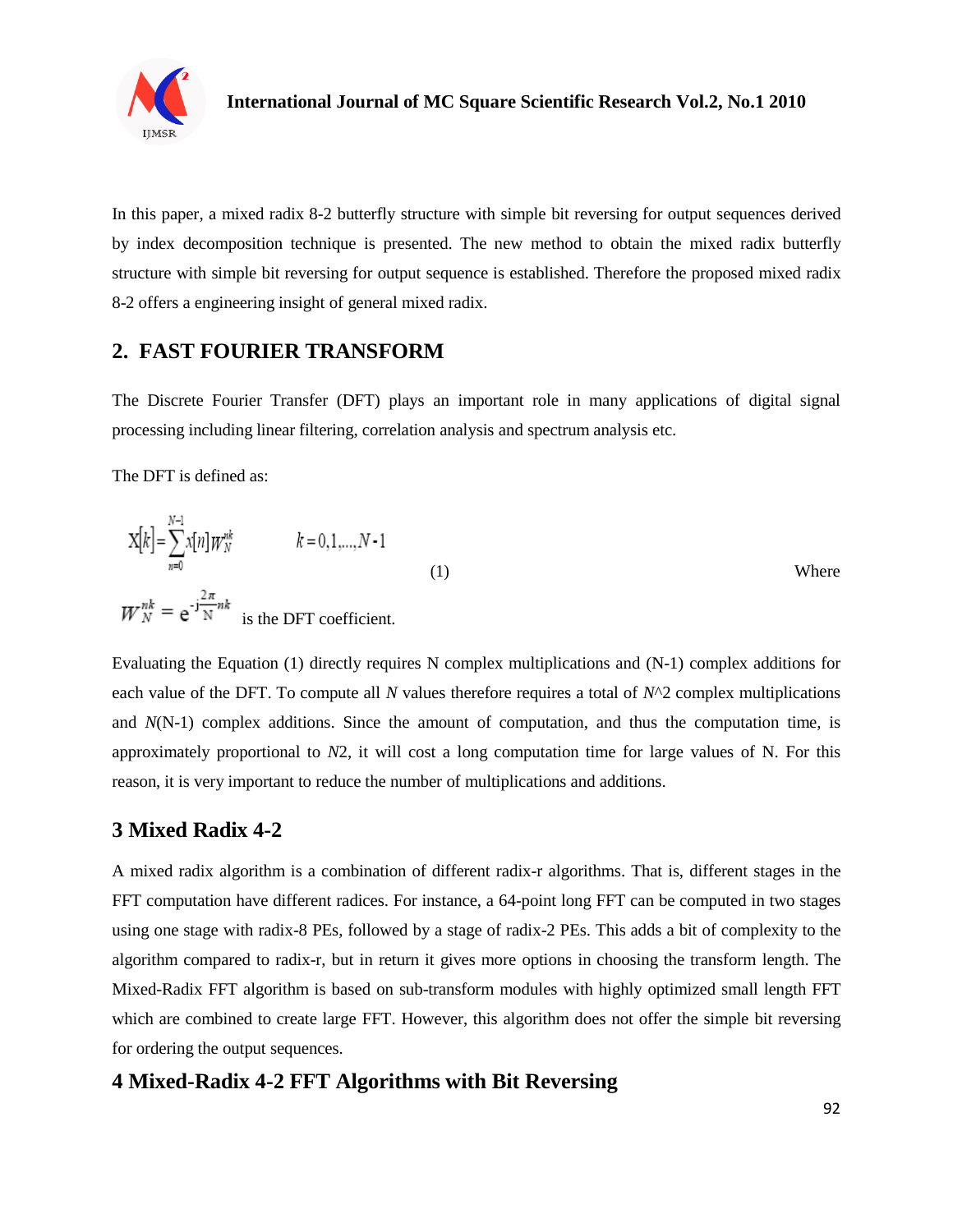

The mixed-radix 4/2 butterfly unit is shown in Figure 1. It uses both the radix-2^2 and the radix-2 algorithms can perform fast FFT computations and can process FFTs that are not power of four. The mixed-radix 4/2, which calculates four butterfly outputs based on  $X(0) \sim X(3)$ . The butterfly unit has three complex multipliers and eight complex adders. Four multiplexers represented by the solid box are used to select either the radix-4 calculation or the radix-2 calculation.



Fig 1: The basic butterfly for mixed-radix 4/2 DIF FFT algorithm.

### **5 Mixed-Radix 8-2 FFT with Bit Reversing output sequences for 64 points FFT**

In order to verify the proposed scheme, 64-points FFT based on the proposed Mixed-Radix 8-2 butterfly with simple bit reversing for ordering the output sequences is exampled. As shown in the Figure 1, the block diagram for 64-points FFT is composed of total six-teen Mixed-Radix 8-2 Butterflies. In the first stage, the 64 point input sequences are divided by the 8 groups which correspond to  $n3=0$ ,  $n3=1$ ,  $n3=2$ , n3=3, n3=4, n3=5, n3=6, n3=7 respectively. Each group is input sequence for each Mixed-Radix 8-2 Butterfly. After the input sequences pass the first Mixed-Radix 8-2 Butterfly stage, the order of output value is expressed with small number below each butterfly output line in the figure 2. The proposed Mixed-Radix 8-2 is composed of one radix-8 butterflies and four radix-2 butterflies. In the first stage, the input data of one radix-8 butterflies which are expressed with the equation B4 (o, n3, kj) B4 (i, n3, k1), are grouped with the x (n3), x (N/4 $\pm$ n3), x(N/2 $\pm$ n3), x(3N/4 $\pm$ n3) and x(N/ 8 $\pm$ n3),x  $(3N/8\pm n3)$ ,x $(5N/8\pm n3)$ ,x $(7N/8\pm n3)$  respectively. After the each input group data passes the first radix-8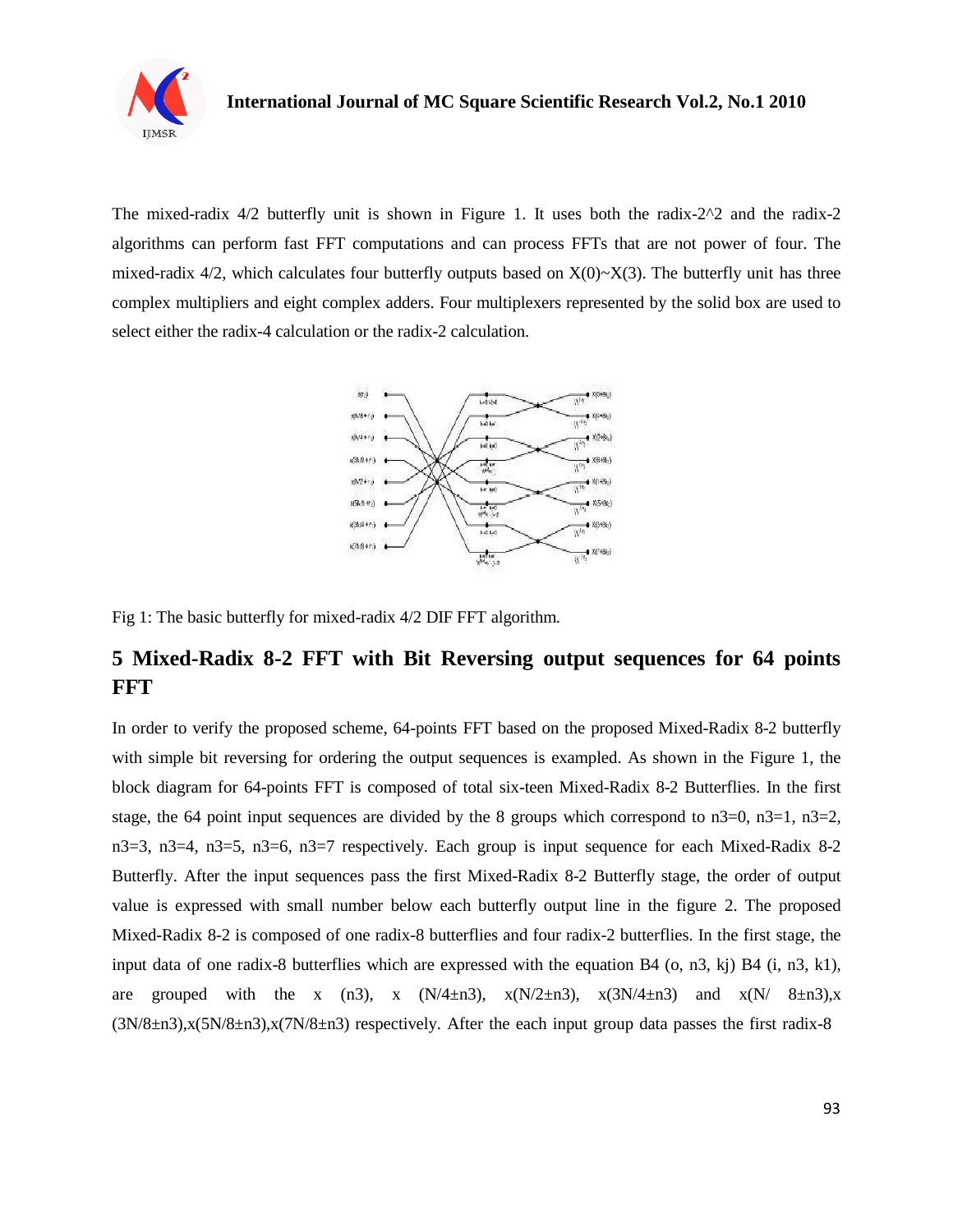

butterflies, the outputted data is multiplied by the special twiddle factors.. The order of the output sequence is 0,4,2,6,1,5,3 and 7 which are exactly same at the simple binary bit reversing of the pure radix butterfly structure. Consequently, proposed mixed radix 8-2 butterfly with simple bit reversing output sequence include one radix 8 butterflies, four radix 2 butterflies, one multiplier unit and additional shift unit for special twiddle factors. The proposed Mixed Radix 8-2 butterfly unit has two complex multipliers and eight complex adders.



Fig.2 Proposed Mixed-Radix 8-2 Butterfly for 64 point FFT

### **6 RESULT**

Employing the parametric nature of this core, the OFDM block is synthesized on one of Xilinx's Virtex-II Pro FPGAs with different configurations. The results of logic synthesis for 64 point FFT based orthogonal frequency division multiplexing (OFDM) using Mixed Radix 4-2 and mixed radix 8-2 are presented in Table 1. We analysis the 64-point FFT based ofdm is chosen to compare the number of CLB slices and Flip Flop for different FFT architectures .

| 64 point   | CLB         | Utilization | Power in  |
|------------|-------------|-------------|-----------|
| <b>FFT</b> | Slices/7680 | factor      | mW        |
| Mixed      | 754         | 9.98%       | 3832.79mW |
| Radix 4-2  |             |             |           |
| FFT        |             |             |           |
| Mixed      | 599         | 7.89%       | 2697.51mW |
| Radix 8-2  |             |             |           |
| FFT        |             |             |           |

Table 1: **Comparison of FFT Algorithm based on CLB Slices, DFF, Function Generators**